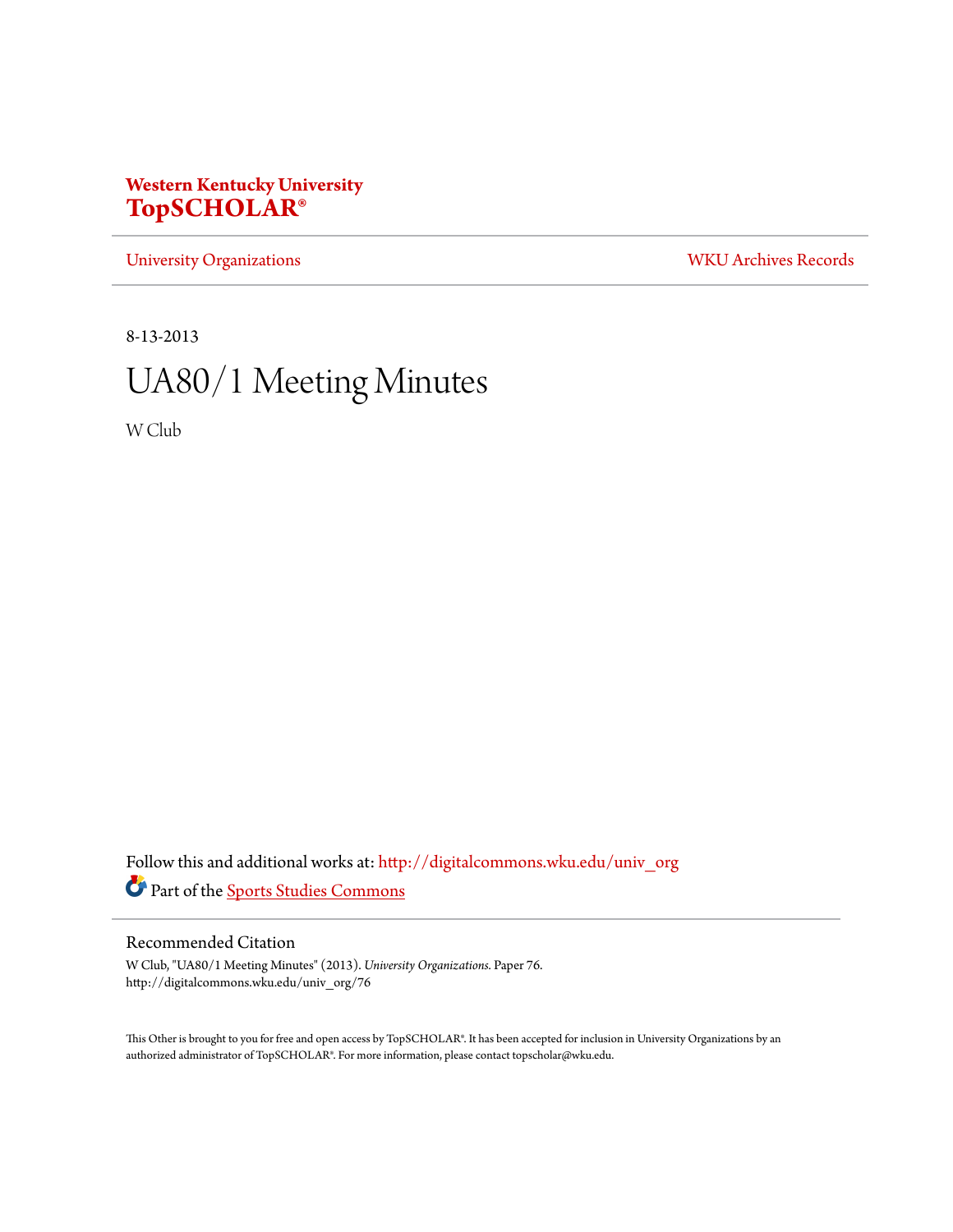## MINUTES — W-CLUB BOARD OF DIRECTORS Conference Room, Meyer Mortgage, 8:00 a.m., Tuesday, August 13, 2013

-----------------------------------------------------------------

In Attendance (19) — Vincel Anthony, Wayne Bush, Gary Carver, Jim Clark (ex-officio), Joe Easterling, Butch Gilbert, Pam Herriford, Jared Holland, Matt Idlett, Paul Just, Jim Meyer, Mike Montgomery (presiding), Bill Moore, Bill Powell, Bobby Rascoe, Mickey Riggs, Tim Slattery, Todd Stewart (ex-offico), Katy Tinius, . Guest: Kara Hogue-Neidell, Alumni Affairs.

Not Present (9) - Bryan Baysinger, Tom Bird, Rick DuBose (ex-officio), Bill Edwards, Jerry Humble, Jean-Marie Lawson, Mike Newton, Eric Sack, Chris Tinius.

-----------------------------------------------------------------

1. Approval of Minutes (July mtg; July Executive Committee mtg) — motion to approve by Moore, 2nd by Bush APPROVED

Comments by AD Todd Stewart — in midst of coaching search for softball ... ticket sales up for UK football game; not likely a sellout, but much better than '11, should be 40,000-plus ... season ticket sales up and appears will exceed last year (8,122) ... KTinius asked about rumors regarding cross country; Stewart replied the sports was not being discontinued, just replacing a couple of assistant coaches in the track program.

2. HAF Report (Jim Clark) — annual HAF Dinner next Thursday ... continuing with fund-raising for entry into C-USA ... variety of projects in the works ... Riggs asked if there are any plans for group travel to the Army football game; Clark responded no.

3. Sports Report (Pam Herriford) — football, soccer and volleyball in preseason camp ... soccer has 2 exhibitions and then opens 8/23 vs Utah ... volleyball will open at Purdue ... softball coach Tyra Perry leaving for Ball State.

#### 4. Committee Reports

• Finance Committee (Bill Edwards, Chair) — not present; Just distributed Bill's budget review printout (attached)

• Membership Committee (Jared Holland, Chair) — renewal/recruitment letter should be out this week ... working with Matt Idlett on W-Club presence on Facebook and Twitter; Facebook already active and has attracted traffic; Twitter to come ... Anthony asked about createing "group" on Facebook to improve contacts ... phonothon -- need to ask each Board member to make 10 calls; Montgomery issued a "Board Challenge" for each member to recruit 10 new members ... leaving BG to take a job in Birmingham, but will be back in BG regularly and plans to continue on Board and with Membership Committee.

• Recognition Committee (Pam Herriford) — pass

• Development Committee (Matt Idlett) — need 1-sentence of what W-Club is ... no luck with IMG about ads at games ... working on selling sponsorships with goal of covering costs of Hall of Fame + hospitality.

• Special Projects Committee (Mike Montgomery) — pass; covered in other discussions

#### 5. Old Business

• Football Hospitality — new location — Montgomery reviewed search for location and best at corner of endzone concourse to the right of the scoreboard; Athletic Department will provide us with a tent — discussion of details of operation, etc. ... motion by Moore to open both pre-game and at halftime; 2nd by Anthony; APPROVED

• Stewardship (Paul Just) — ready to distribute by mail

#### 6. New Business

• Homecoming Brunch & Hall of Fame Inductions (Just) — all contacts made and all four electees planning to be in attendance ... asked about thoughts on following additional awards — Summit Award honoree ... Edwards Award honoree ... Just Award honoree ... new Honorary Member(s) -- (short on time this morning; will survey board via e-mail)

7. Next Meeting — short on time; will advise via e-mail

8. Motion to Adjourn — done!

— Meeting Adjourned / minutes submitted by Paul Just, Secretary —